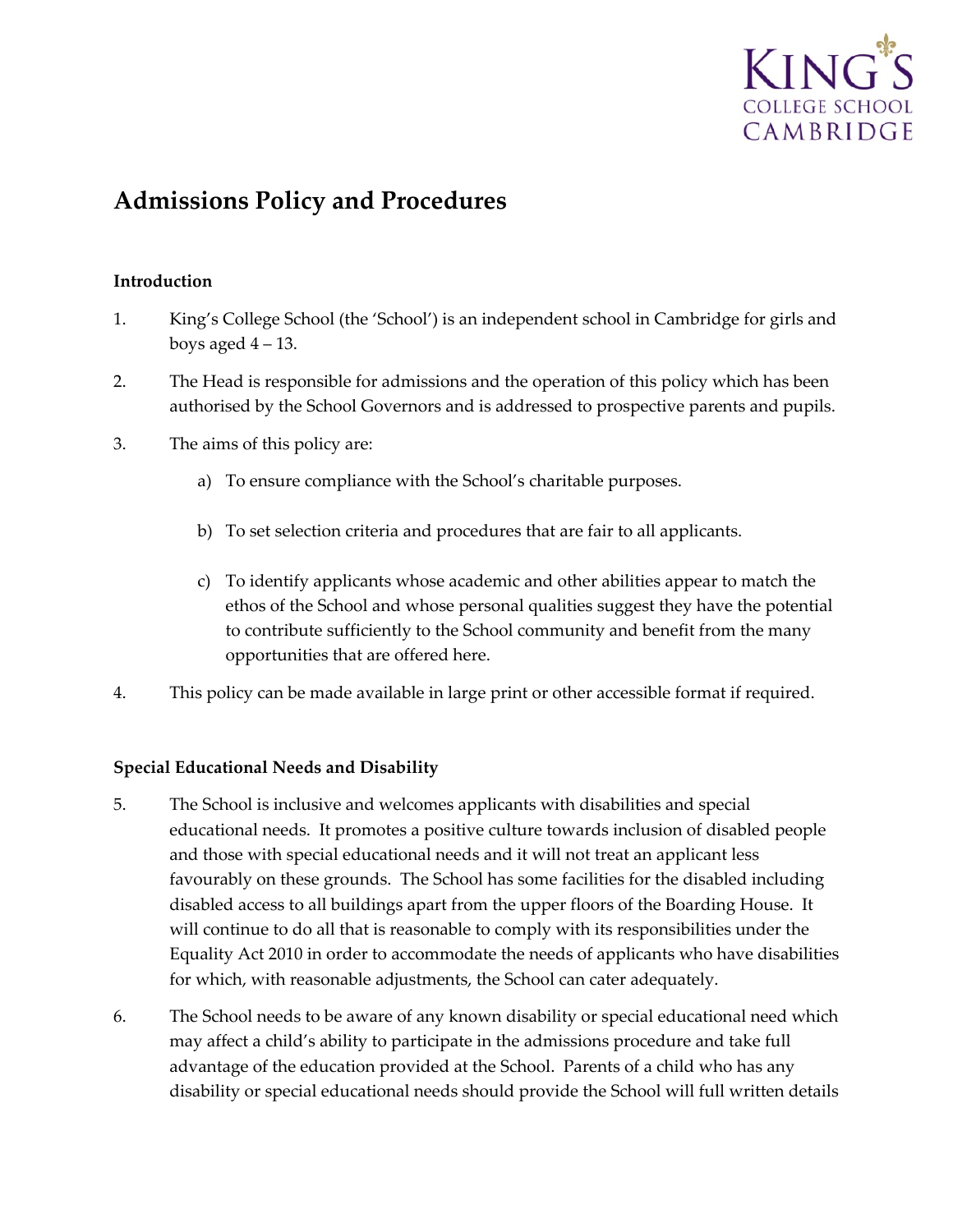prior to the admissions procedure, at registration, or subsequently before accepting the offer of a place.

- 7. The School needs this information so that, in the case of any child with particular needs, the School can assess those needs and consult with parents about the adjustments which can reasonably be made to ensure that the application procedure is accessible for the child and that the School can cater adequately for the child's needs should an offer of a place be made.
- 8. If a special educational need or disability becomes apparent after admission, the School will consult with parents about reasonable adjustments that may allow the child to continue at the School. Please see the School's *Special Educational Needs and Disability (SEND) Policy* for further details.

# **Bursaries & Scholarships**

- 9. The School wishes to encourage pupil access and to ensure that the educational opportunities offered by the School are made available to children from a broad spectrum of society. As such, the School may offer a means tested bursary for pupils entering Year 3 from the state sector who can demonstrate an exceptional talent or aptitude and who otherwise would not be able to attend the School.
- 10. **Music Scholarships:** Choristerships for the Choir of King's College, Cambridge, are awarded by King's College. Moreover, the School works with a several external agencies who may provide additional awards for choristers. Members of the Schola Cantorum are offered a scholarship amounting to a 50% reduction in the fees for individual weekly music lessons for one instrument during term time; lessons to be taken at School with a Visiting Music Teacher.
- 11. Additionally, short-term bursaries may be, exceptionally, awarded at the discretion of the School. The terms on which any such awards are offered and accepted will be notified to parents at the time of offer. Any award will be subject to high standards of attendance, diligence and behaviour on the pupil's part and to the parents treating the School and its staff reasonably.

# **Admissions Procedures**

- 12. The following are the admissions procedures for entrance to the School:
	- 12.1 Entry Points: The usual ages for entry are:
		- o 4+ Pre-Prep Department
		- $\circ$  7+ Year 3
		- o 8+ Probationary Choristers for boys in Year 4
		- o 10+ Schola Cantorum for girls in Year 6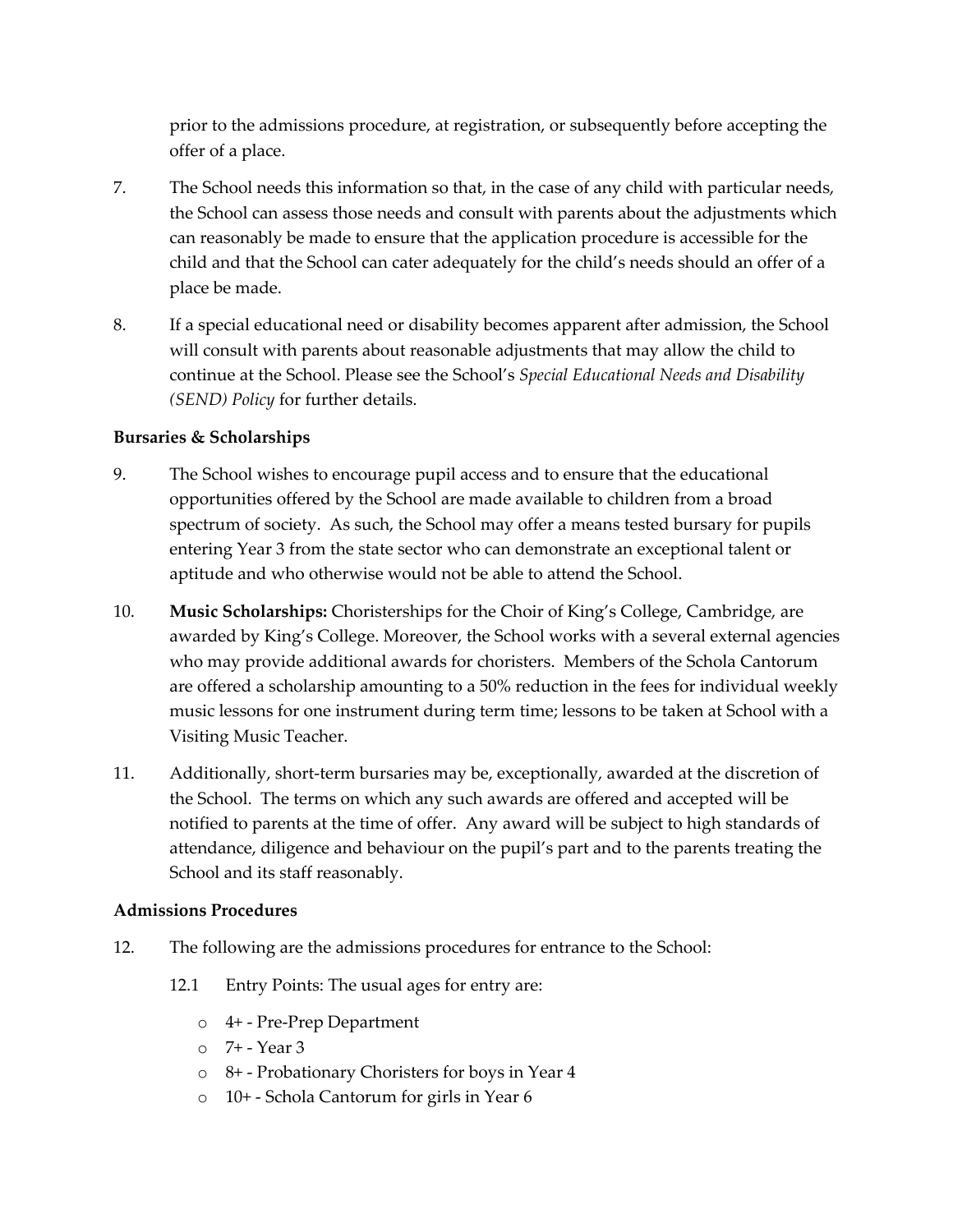o 11+ - Pupils who wish to prepare for Year 9 entry to Senior School

For the purposes of entry, applicants' ages are calculated according to UK custom. The School does not rigidly apply the 1 September birthday watershed for determining the applicant's eligibility for entry, but an applicant whose birthday falls after 1 September in the year of entry will need to demonstrate that they are of sufficient maturity to cope with the academic and social demands of the year group.

Occasionally, an applicant may have fallen behind in their education due to illness, time spent abroad, etc. In such a case, the School may offer a place in a year lower than the applicant's age would normally apply. The School may also offer, under special circumstances, an applicant a place in the year ahead of their chronological age group. Parents will be consulted before such an offer is made, but the decision as to the appropriate year for the applicant, taking into account all relevant circumstances, is a matter for the Head, whose decision is final.

# 12.2 **Admissions Process**

- a) Parents or guardians of prospective applicants are encouraged to arrange a visit to the School, including a tour with the Registrar and a welcome from a member of the Senior Leadership Team. If a family is unable to travel or if there are restrictions regarding visitors on site at the time, they may be offered a video call instead.
- b) After visiting the School, parents or guardians of applicants must complete a Registration Form and pay the Registration Fee. The Registration Fee reflects the costs incurred by the School in administering the admissions process before the offer of a place is made and is non-refundable.
- c) The Registration Form and Registration Fee should be received by the School before a formal assessment may be scheduled.
- d) Assessment Procedures:
	- **Entry to Reception**: Approximately 1 year prior to joining Reception, prospective pupils are invited to a group assessment day. Pupils will be monitored to assess academic potential, social skills, maturity and readiness for school. Remote assessments may occur should there be restrictions on visiting pupils at the time.
	- **Entry to all other years**: An assessment date will be arranged via the Registrar; this may be on site or administered remotely. Pupils are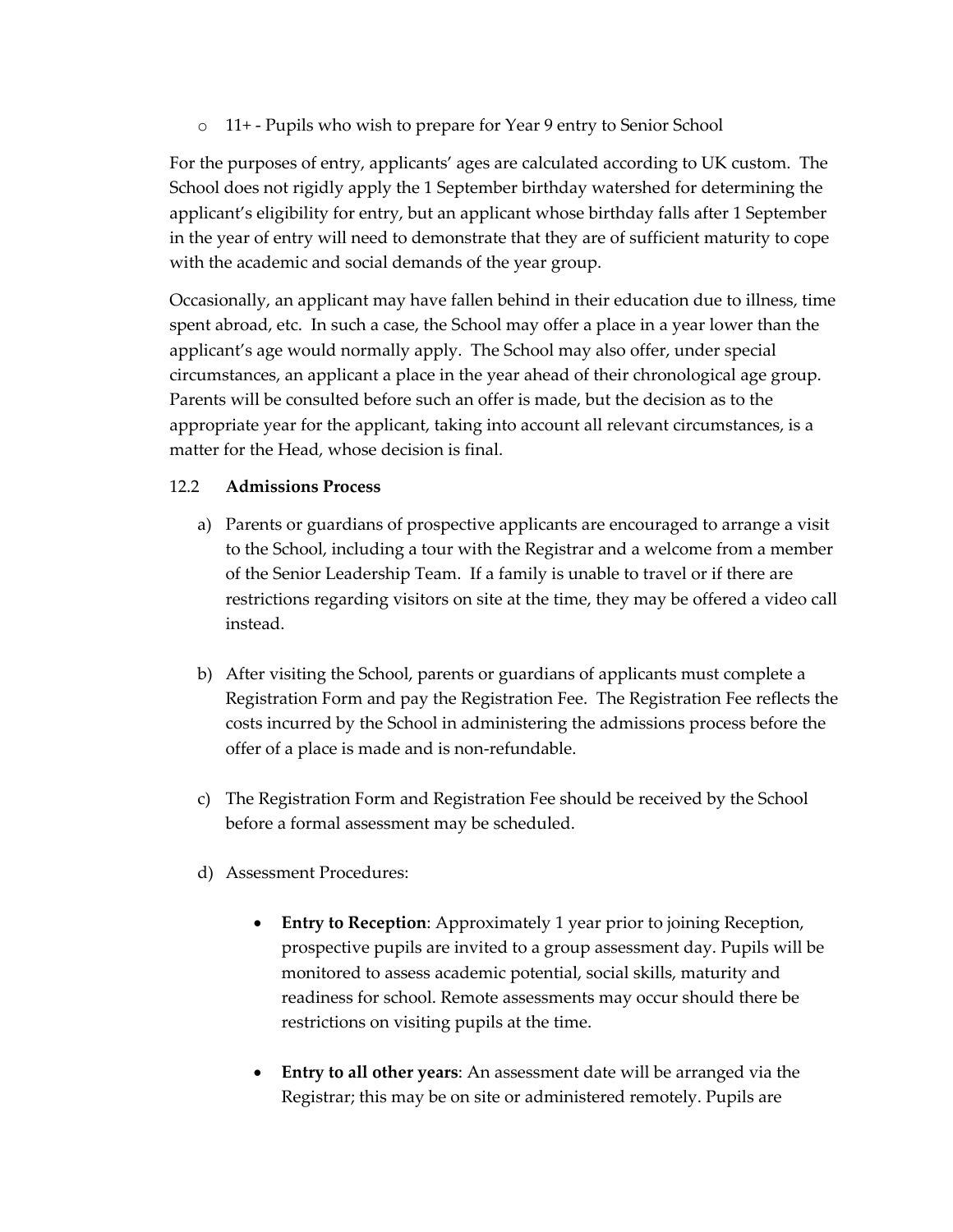assessed in English (spellings and reading), maths and reasoning. The School will also monitor social skills, behaviour and the pupil's potential to thrive in the King's environment.

- Additionally, when possible, the School will request a confidential reference and school report from the pupil's most recent school, where applicable.
- **Schola Cantorum**: In addition to the assessments above, candidates for the Schola Cantorum are asked to attend a vocal audition and instrumental and musicianship assessment with the School's Director of Music. A taster day at School may be arranged; this can include an overnight stay in the Boarding House for those girls who may wish to board.
- **Probationary Choristers**: Prospective probationary choristers are asked to attend a vocal audition and instrumental and musicianship assessment with the Director of Music of King's College. Choristerships are awarded conditionally based on a taster day at School and an overnight stay in the Boarding House to determine suitability for boarding.

For further information about Choristerships and Schola Cantorum, please contact Mrs Katie Randle (krandle@kcs.cambs.sch.uk).

## 12.3 **Selection**

The preconditions for admission are that:

- The applicant is of the appropriate age and sufficient maturity;
- The School is able to provide adequately for any disability or special educational needs (if any) the applicant may have, making reasonable adjustments where necessary;
- The School, having made reasonable adjustment, has the capacity to cope with any disability the applicant may have;
- The present school reports satisfactory attitudes and conduct on the part of parents or guardians of the applicant;
- Fees (if applicable) at the present school have been paid;
- The applicant has the legal right to live and study in the UK;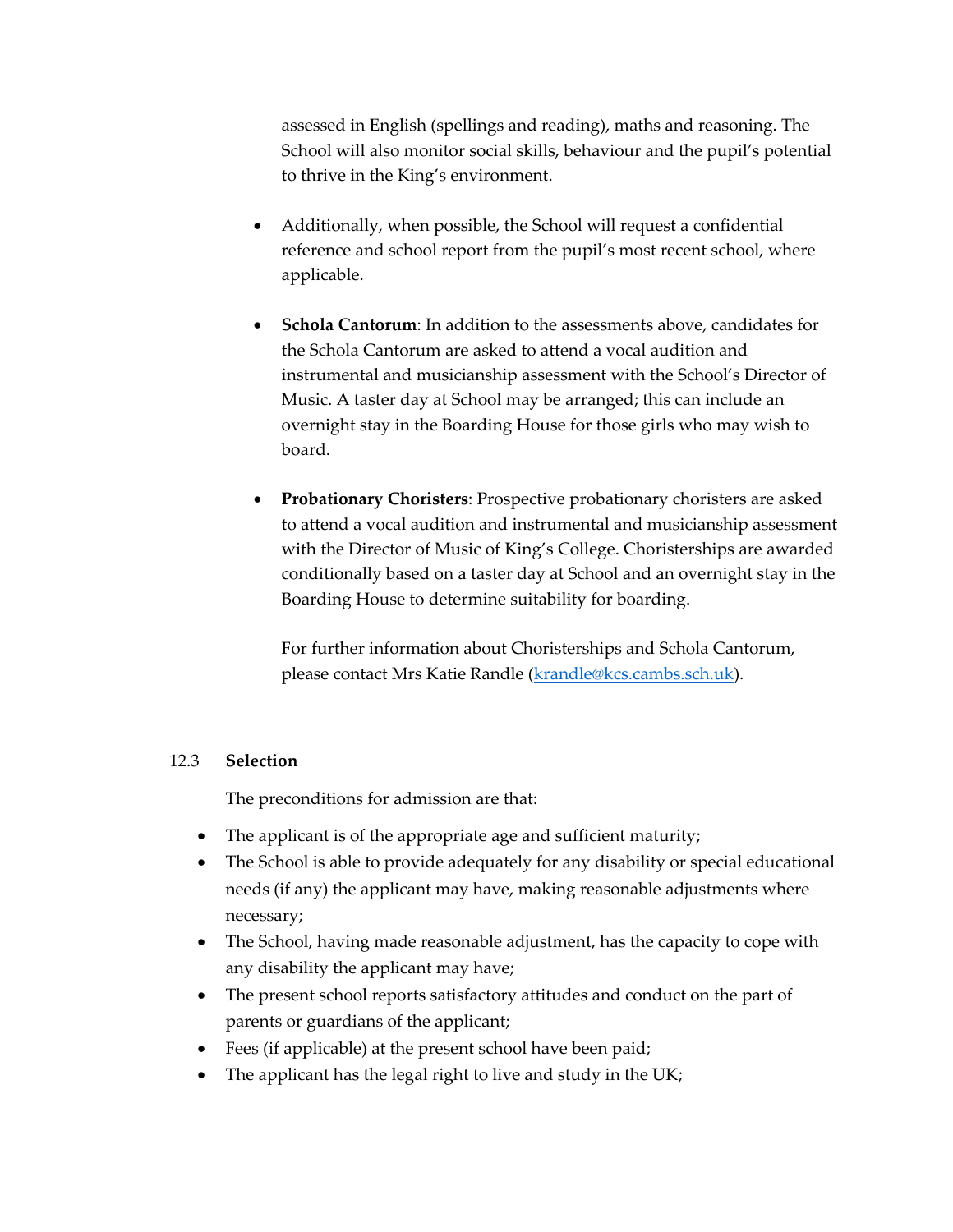• Following entry to the School, the applicant will reside during term time within a reasonable daily travelling distance (usually considered to be one hour's travelling time) from the School with their parents or legal guardian.

The academic criteria for selection are:

- Successful completion of the formal assessment process; and
- A positive, confidential reference from the applicant's present school (if applicable)
- 12.4 **Notification and Acceptance**: Parents are usually informed of the School's decision in writing within two weeks of the assessment taking place. Successful applicants are then required to complete an Acceptance Form and submit a deposit.
- 12.5 **Waiting Lists**: Where a year group is full, a candidate may be placed on a waiting list. Waiting lists are reviewed regularly and parents are notified when a place becomes available.
- 12.6 **Equal Treatment:** All applicants will be treated equally, irrespective of their or their parents' race, sexual orientation, religion or belief, sex, gender reassignment, disability, property, birth or other status. Applicants will also be treated equally in respect of their parents' age, gender or marital or civil partnership status.
- 12.6 **Additional Factors:** If the School must decide between two or more candidates who meet the School's admissions requirements after all appropriate allowances and special consideration has been given, the School may give preference to (in no particular order):
	- o A child who already has a sibling in the School or whose mother or father was formerly a pupil;
	- o A child whose parent is a current member of our staff; and
	- o A child whose parent is a fellow of King's College.

# **13. Immigration and Visas**

The School currently holds a license to sponsor international pupils under Tier 4 of the points based system of immigration. Parents must inform the School when returning a completed application form, or any time after, if their child requires sponsorship from the School in order to study at the School. If your family meets the criteria for a Tier 4 visa, please contact Mrs Katie Randle (krandle@kcs.cambs.sch.uk) for more information.